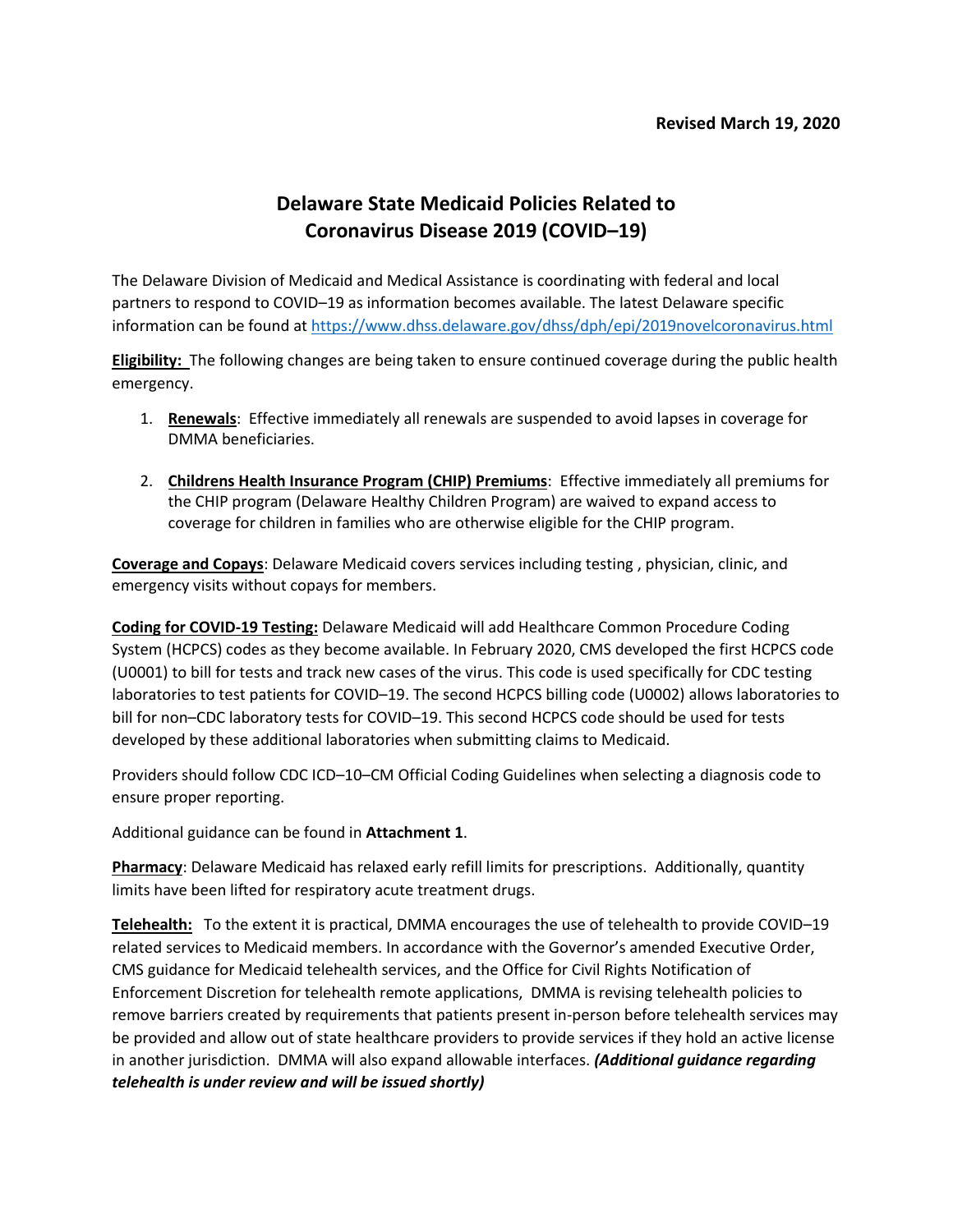**Emergency Medical Benefit:** DMMA has determined that the Medicaid Emergency Benefit for noncitizens includes emergency services related to the coronavirus (COVID-19).

**Provider Enrollment, Prior Authorizations, and Fair Hearings: DMMA is currently in the process of developing a Section 1135 Waiver application that will include requests to waive requirements in these and other policy areas to address potential workforce issues and ensure continued coverage of our members. We will issue additional guidance as it becomes available.**

## **Resources:**

Delaware Division of Public Health Coronavirus Disease (COVID-19) <https://www.dhss.delaware.gov/dhss/dph/epi/2019novelcoronavirus.html>

Centers for Medicare and Medicaid Resource Page <https://www.medicaid.gov/state-resource-center/disaster-response-toolkit/covid19/index.html>

Centers for Disease Control and Prevention Coronavirus Disease 2019 (COVID-19) [https://www.cdc.gov/coronavirus/2019-ncov/index.html?deliveryName=USCDC\\_964-](https://www.cdc.gov/coronavirus/2019-ncov/index.html?deliveryName=USCDC_964-DM18080&deliveryName=USCDC_289-DM21087) [DM18080&deliveryName=USCDC\\_289-DM21087](https://www.cdc.gov/coronavirus/2019-ncov/index.html?deliveryName=USCDC_964-DM18080&deliveryName=USCDC_289-DM21087)